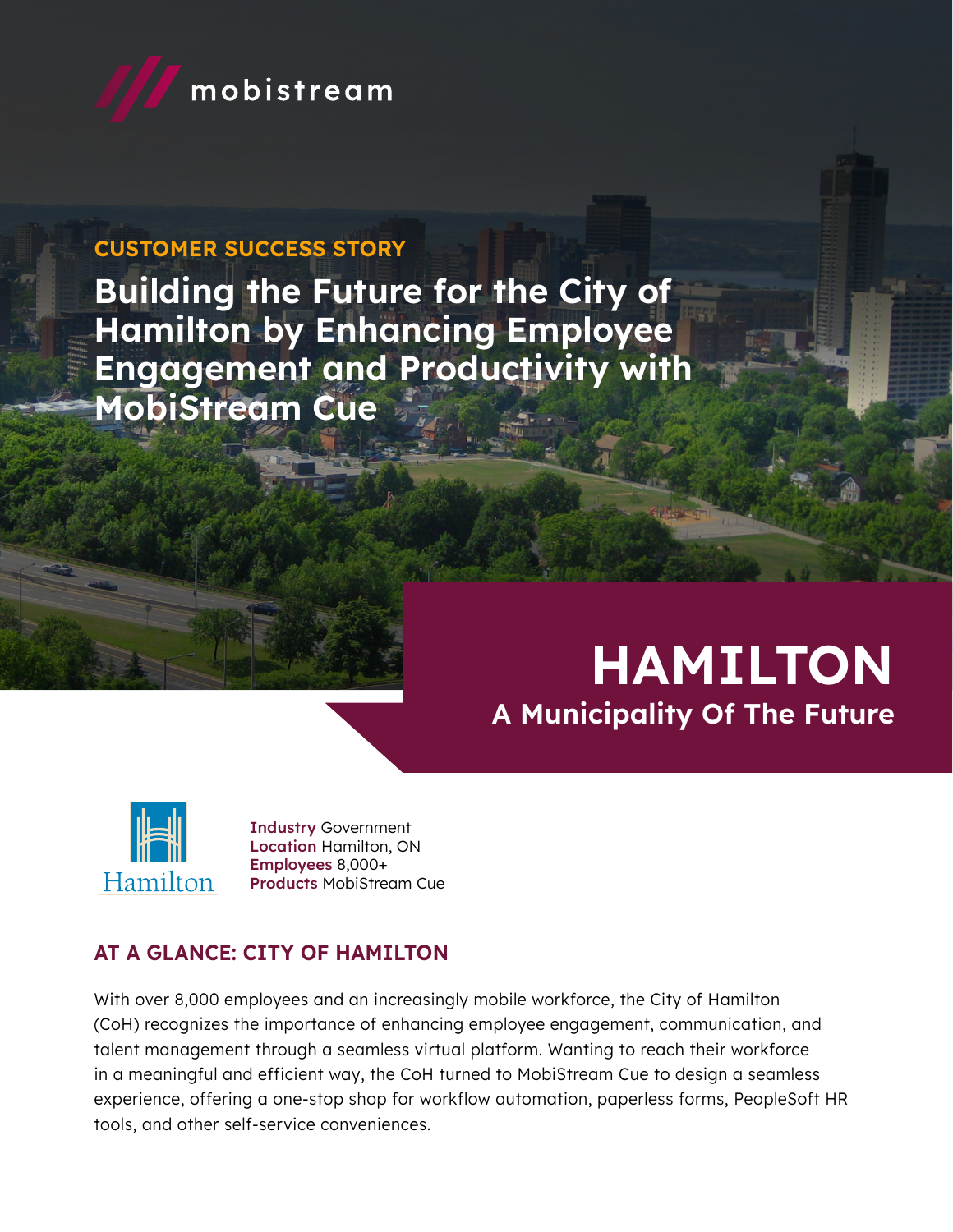## THE PROBLEM: OLD SYSTEMS, NEW CULTURE

Like many organizations, the CoH recognizes that enhancing employee engagement and productivity is crucial towards long-term success. However, due to the limitations of PeopleSoft and other existing system offerings, the CoH established 5 key objectives:

- Transform the employee's digital experience
- Design more accessible Human Resource tools
- Improve overall serviceability and relationships with employees
- Connect the organization through a shared virtual space
- Centralize HR tools and communications

#### The second step is choosing MobiStream Cue to:

- Deliver a digital transformation strategy ahead of schedule.
- Greatly enhance the digital experience of CoH employees.

By leveraging the existing PeopleSoft system as the backend, the CoH saved millions of dollars in upgrades, as well as maximized and extended their PeopleSoft Return on Investment (ROI) for several more years.



"Transforming our employee experience through MobiStream has helped our organization modernize at a fraction of the cost, improve employee engagement, and productivity. Most importantly, our employees love it."

Lora Executive Director of Human Resources



#### THE SOLUTION: MOBISTREAM CUE

Not only did MobiStream Cue modernize the employee experience with existing PeopleSoft HR Systems, it also provided a centralized communications platform, simple and secure access to self-serve tools, customizable workflow approvals and more. Using MobiStream Cue allowed the City of Hamilton to realize value in just a matter of weeks - rather than the typical months or years. This rapid implementation is possible by having a configurable platform that quickly adapts to the customer's requirements.